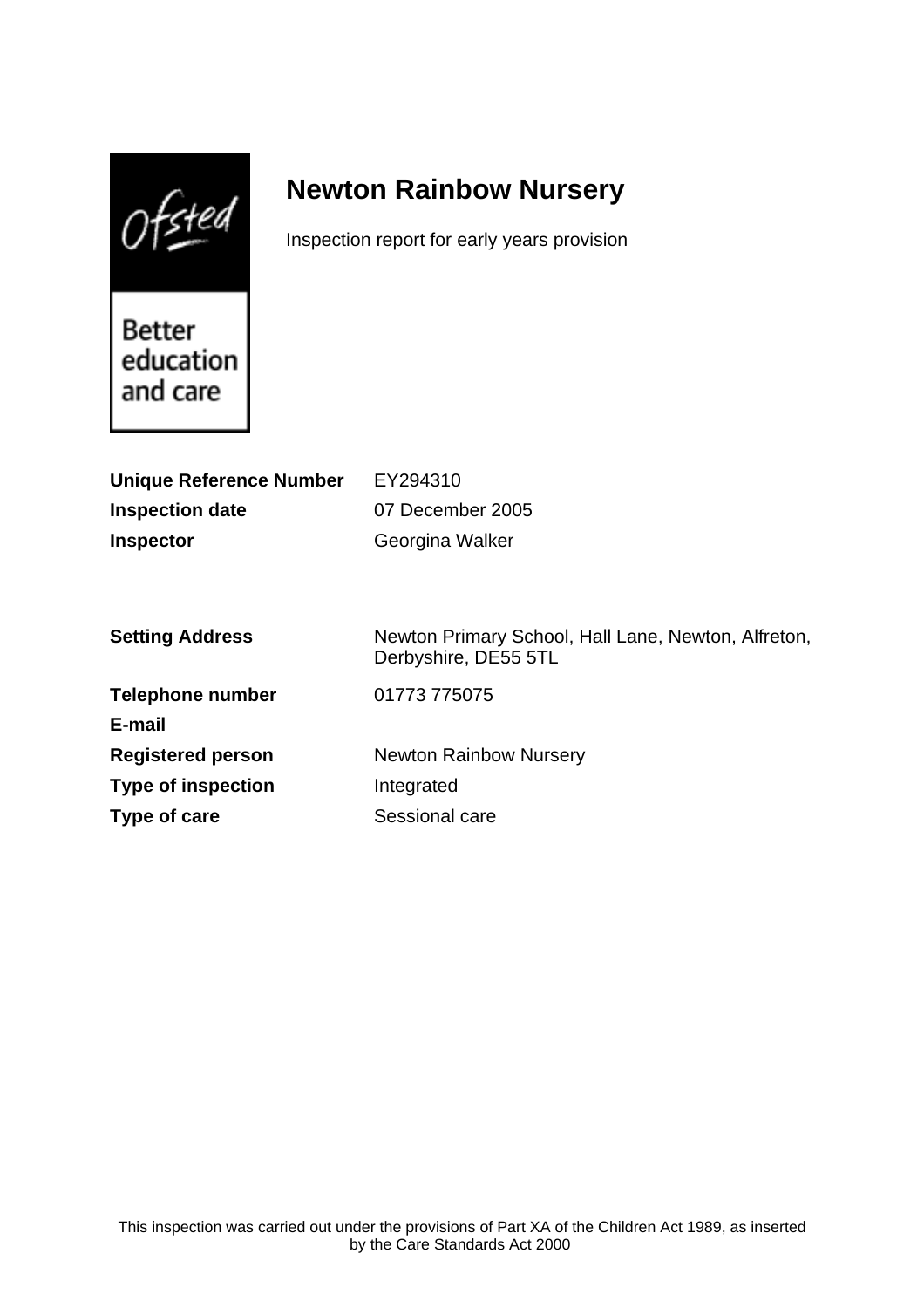# **ABOUT THIS INSPECTION**

The purpose of this inspection is to assure government, parents and the public of the quality of childcare and, if applicable, of nursery education. The inspection was carried out under Part XA Children Act 1989 as introduced by the Care Standards Act 2000 and, where nursery education is provided, under Schedule 26 of the School Standards and Framework Act 1998.

This report details the main strengths and any areas for improvement identified during the inspection. The judgements included in the report are made in relation to the outcomes for children set out in the Children Act 2004; the National Standards for under 8s day care and childminding; and, where nursery education is provided, the Curriculum guidance for the foundation stage.

The report includes information on any complaints about the childcare provision which Ofsted has received since the last inspection or registration or 1 April 2004 whichever is the later.

# **The key inspection judgements and what they mean**

Outstanding: this aspect of the provision is of exceptionally high quality Good: this aspect of the provision is strong Satisfactory: this aspect of the provision is sound Inadequate: this aspect of the provision is not good enough

For more information about early years inspections, please see the booklet Are you ready for your inspection? which is available from Ofsted's website: www.ofsted.gov.uk.

# **THE QUALITY AND STANDARDS OF THE CARE AND NURSERY EDUCATION**

On the basis of the evidence collected on this inspection:

The quality and standards of the care are good. The registered person meets the National Standards for under 8s day care and childminding.

The quality and standards of the nursery education are good.

# **WHAT SORT OF SETTING IS IT?**

Newton Rainbow Nursery opened in 2004. It operates from the hall in Newton Primary School, in the village of Newton, Derbyshire. The nursery serves the local area and surrounding villages.

There is a secure enclosed outdoor play area.

The nursery opens 1 day a week during school term only for a maximum of 33 weeks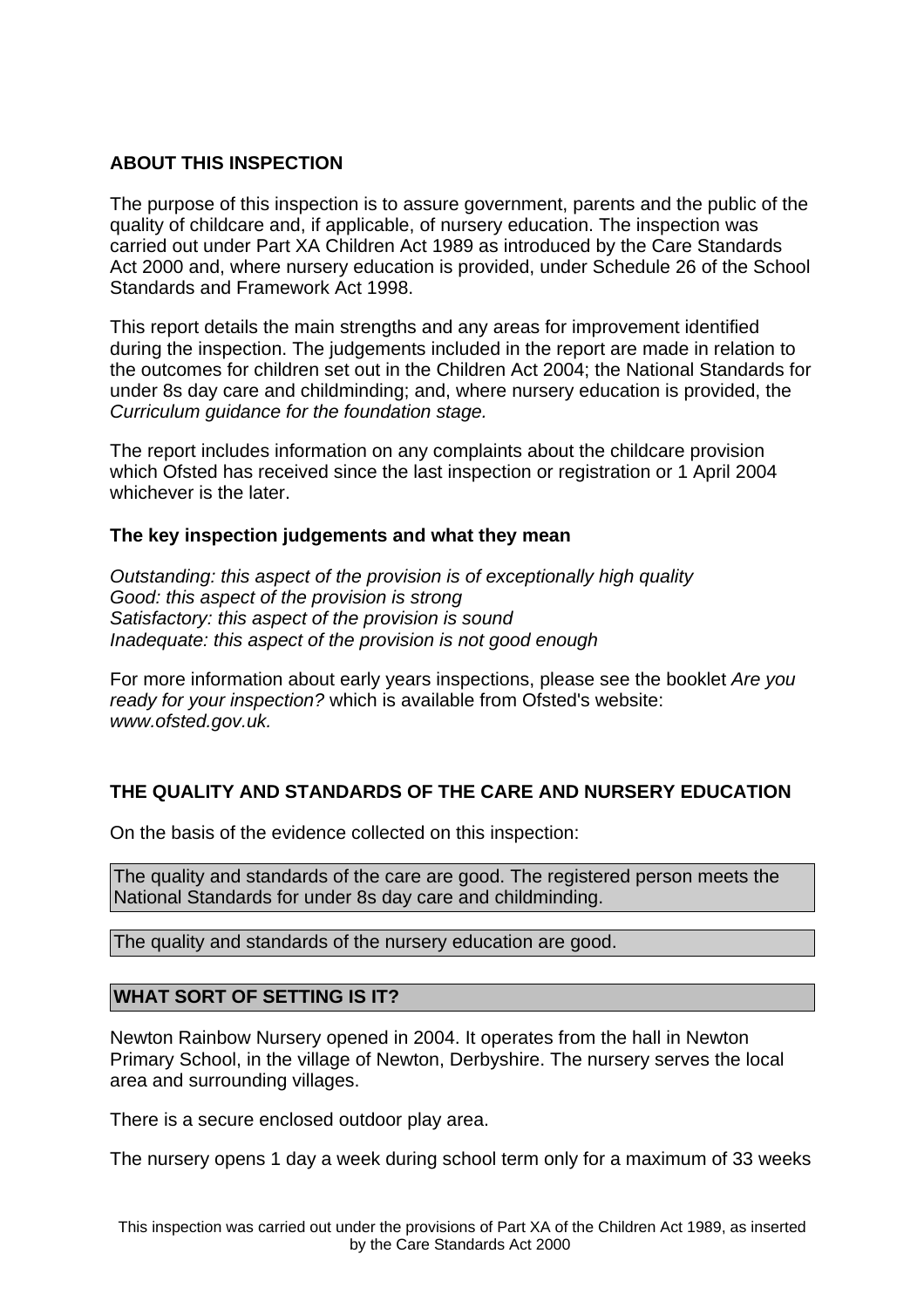per year. Sessions are from 09.00 until 11.15.

There are currently 12 children from 3 years 6 months to 4 years 8 months on roll. All the children receive funding for nursery education. They can also attend funded sessions at Newton Rainbow Nursery, in the Newton Community Centre, and with two of the staff who are accredited childminders. The setting currently supports children with special needs.

The nursery employs four staff who work with the children. Over half the staff hold appropriate early years qualifications. The setting receives support from Derbyshire local authority and are members of the Pre-school Learning Alliance. The nursery is managed by a parental committee, who delegate day to day responsibility to the staff.

# **THE EFFECTIVENESS OF THE PROVISION**

#### **Helping children to be healthy**

The provision is good.

Children learn about the importance of personal hygiene through following appropriate daily routines, such as washing their hands after toileting and messy play. They use wipes before eating snacks and become increasingly independent in their personal care. The spread of infection between children is minimised as suitable steps are taken to prevent this. The needs of children are met effectively if they have an accident. Staff hold appropriate first aid certificates and maintain a first aid box which is readily accessible. Accident records are maintained and shared with parents. However, detail of the size and location of the injury is not consistently recorded to ensure children's needs are met if they have a further accident. Detail is not always recorded in a confidential manner. In the event of children becoming ill staff instigate the very well documented procedures and parents are contacted.

Children are starting to understand why certain foods are good for them and are provided with a wide variety of healthy food at snack time. Children eagerly enjoy snack time after they have been out to play. They eat banana and biscuits, but bowls are not consistently provided to place the food in to promote an understanding of good hygiene and awareness of socially accepted practices when eating. Drinks are served with increasing skill as they pour milk, water or juice from the jugs. Fresh drinking water is available throughout the session on request. Individual dietary needs, which ensure children remain healthy, are included on their registration forms and discussed with parents.

Children are supported appropriately to develop their physical skills through an effective programme which promotes challenge and assists in promoting children's health and emotional well-being. Children are happy and settled in the environment. They move with confidence and an awareness of personal safety around the resources and premises. Opportunities to play outdoors in the 'Magic Garden' for an hour are eagerly enjoyed, due to the lack of an enclosed play area at the premises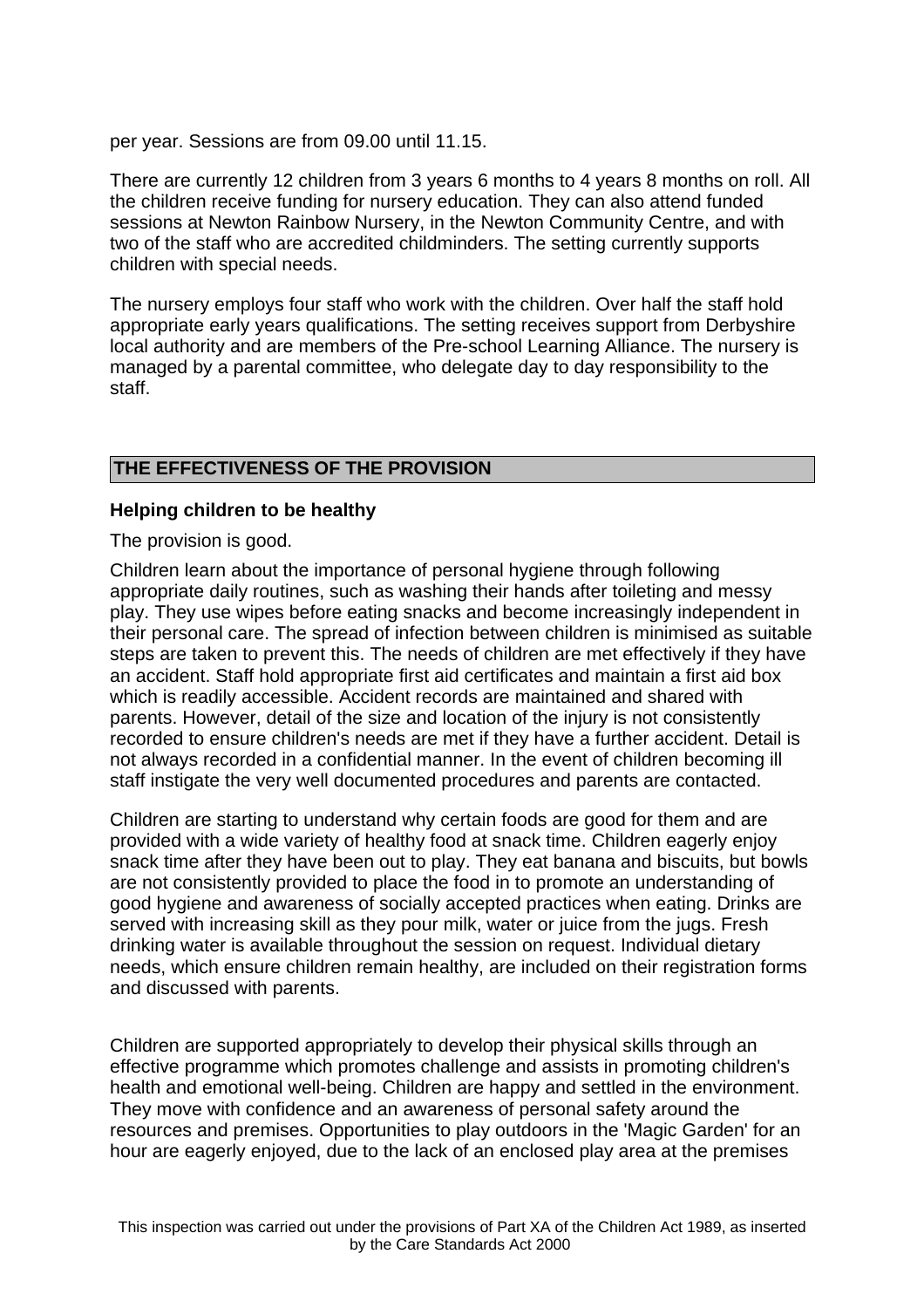they use on three other days in the week. This session also provides opportunities to play in the fresh air and develops their awareness of nature. The garden is shared between the nursery and school and nursery children take delight in watering the plants grown by the school children. They demonstrate superb skills as they fill the watering cans from the wall tap and pour the water on the plant tubs. Children balance competently on the frost covered beams, only requesting help occasionally. Ball skills are highly developed as staff provide a wide range of large and small soft balls which give children confidence to throw and catch, as well as kick balls expertly. The skills related to the use of wheeled toys are promoted well. Staff programme a period of time at the end of the session with parachute activities indoors and children enjoy following instructions, running under and around the parachute. The use of small tools such as scissors, glue spreaders and pencils, and a variety of construction toys helps children develop their fine dexterity skills.

# **Protecting children from harm or neglect and helping them stay safe**

The provision is good.

Children are made to feel welcome in an environment where the hall is set up prior to their arrival. Unfortunately their own craft work is not displayed in this joint usage facility. The children have access to a range of interesting activities linked to themes. The resources are transported from the community centre and are different each session to promote challenge. They are safe, age-appropriate and presented at suitable levels to encourage independence and development. Due to the majority of the extensive range of resources being stored at the community centre, children have limited opportunities to make requests for specific equipment. Children do however relish the opportunities to instigate spontaneous play, especially in the outdoor play area.

Children are secure in the environment, very good security and collection procedures are effectively maintained. Staff sit at the table as the children arrive for the recording of the register. Comprehensive risk assessments, policies and procedures are followed by staff to create a safe environment for children. Children respond to the changes in the room such as when the stage is set up for school use. They safely and confidently climb the bench onto the stage to access the large play-house. There is written evidence of regular practises of fire evacuation and fire escapes are consistently accessible to further ensure children's safety. Children are generally safe on outings, as the nursery has comprehensive procedures. However, this does not extend to the written permission for seeking emergency treatment being immediately available and therefore children's medical need may not be met. Children's safety is further promoted as staff place notices reminding school staff and visitors not to pass through the hall during the nursery session.

Children's safety is further assisted by staff who have a sound knowledge of child protection and give priority to children's welfare. All the staff have attended basic training and most are to attend the advanced course to ensure they have current information to meet children's needs. The written statement relating to the child protection policies and procedures is made available for parents in the comprehensive polices pack, but does not make reference to the requirement to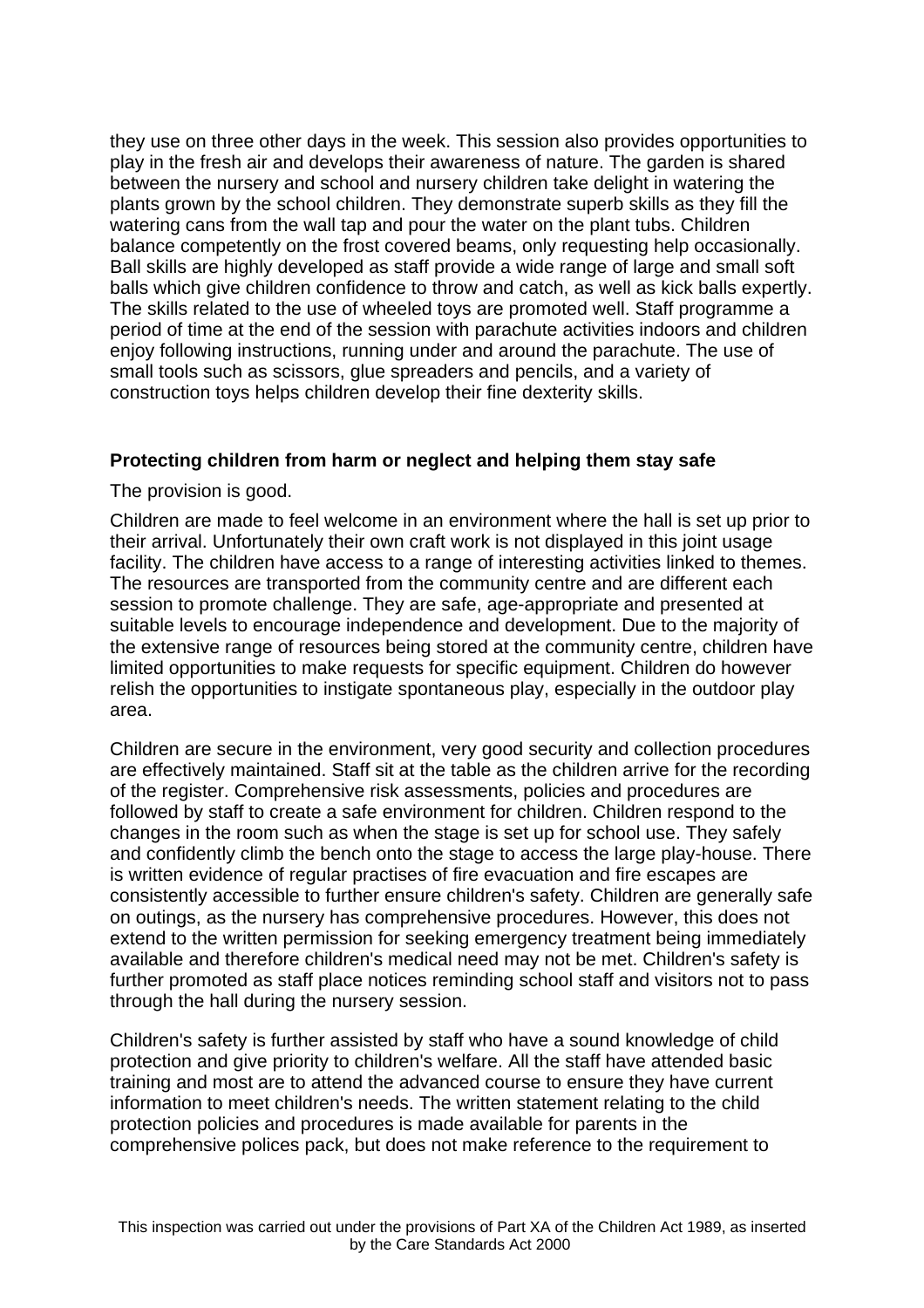inform Ofsted if a referral is made.

### **Helping children achieve well and enjoy what they do**

The provision is good.

Children settle well in the nursery and have a friendly relationship with the staff. The children are confident and keen to access the range of play activities, including a craft, currently linked to the theme of 'Celebrations'. The children develop appropriate socialisation skills as they join in group activities, such as a seasonal matching pairs game. During story time the whole group are usually together, but there is no pressure to join in and individual children's choice to make a Christmas craft are met.

Children become independent as they choose to access the activities themselves. Staff promote learning well through supporting children when required and their expert practice of knowing when to stand back and let children develop their own ideas, such as with ball play. Children's developmental progress is noted and staff document specific achievements during a focus activity. Staff verbally share information regarding the child with parents or carers each session and parents are aware they can see the written records at any time. Opportunities for parents to view the documents and share ongoing developmental progress made at home is formally undertaken at the end of each term. The starting point in the form of an 'all about me' document for new children is available to assist staff promote individual future need.

#### Nursery Education.

The quality of teaching and learning is good. Children make good progress towards the early learning goals as staff have a very good understanding of the 'Foundation Stage' and ensure that all areas of learning are covered over a period of time. Staff demonstrate they know which aspect of learning the activities are related to and record children's achievements for focus activities. This evidence and staff recollection of what children can do is used to progress children's learning each week. However, the children's records do not show fully what progress has been made as the recording method generalises the progress. This does not ensure individual learning and achievement is progressed appropriately. Staff demonstrate that considerable thought has gone into the planning for each week. Planning documents include learning intentions, whether activities are adult directed, adult supported or child initiated and when there are opportunities for other links to the themes. All this ensures the children are purposefully occupied. Staff meet every four weeks to plan topics influenced by the children, parents and the time of year but can change for spontaneous activities if necessary.

Children are challenged by staff who use open ended questions to develop potential effectively during such activities as ball play outdoors. Questions such as "What do you need to do to make it go into the bucket?" are asked. Children work out for themselves where to place the bucket to allow the ball to drop into it when rolled down the slide. This demonstrates children have a positive approach to new experiences and can use thought processes to overcome obstacles as they explore and investigate, and show pride in their achievements. Other children, and adults, cheer and clap as the ball goes into the bucket and the child smiles broadly. Children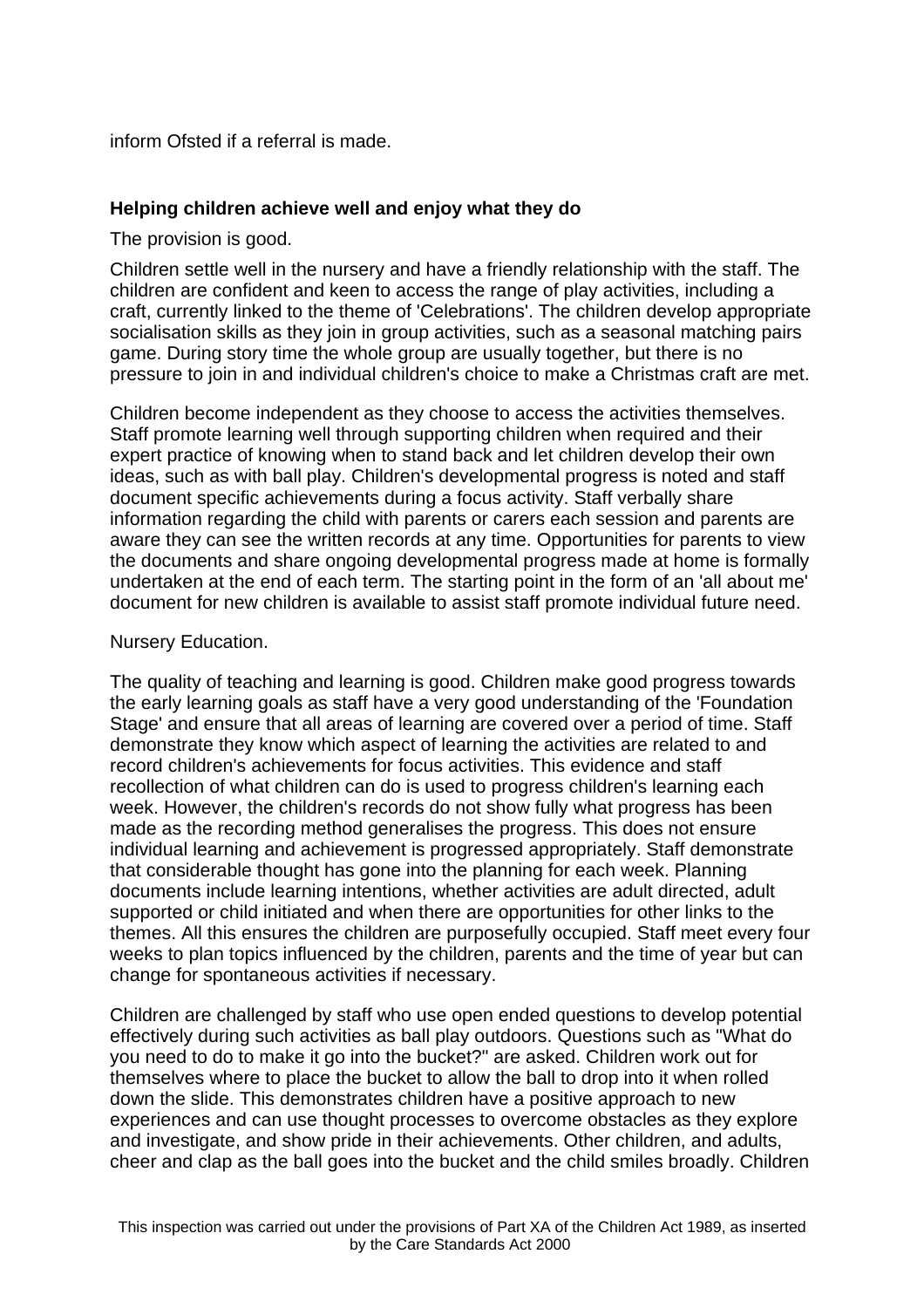are generally well behaved and eager to try new experiences. They are animated when suggesting their own ideas for play, such as mending the play-house with a drill and hammer. They relate well to their peers, staff and visitors, demonstrating confident personalities especially when an idea to keep warm is suggested. 'Here we go round the mulberry bush' is organised but a child is still at the sand who wishes to join in and shouts "Wait, wait for me", and the children and staff do so as the child wipes sand of its hands and rushes over. Children are developing good recall as they listen to stories and respond eagerly to staff questions regarding the sequence and content of 'Spot's Christmas'. They have access to a range of mark making resources such as on a 'Magic Draw' board or when using paint brushes with water on the snail shaped black board outdoors. Some children form recognisable letters and can write their name competently. They learn new words due to the consistent staff interaction as they play and discuss such spontaneous topics as the changes of frost to liquid, and ice and snow.

Children have an understanding of maths. They spontaneously use their knowledge effectively during play. This includes language for calculating how many pairs each child has won in the matching pairs game and which child has the most and is the overall winner. A good knowledge of shape is discussed as they build with a flower shaped resource. This is extended during the craft activity as they discuss the size of what they are making. They are developing an awareness of the needs of others and are quiet as they go through the school, knowing the school children are working in class. The needs of creatures of the natural world are beginning to be understood as they enjoy the varied topics presented by staff. This is extended, along with their technology skills, as they operate a bee shaped programmable robot. They also have use of a lap-top computer and are developing skills when using the mouse and programmes. Opportunities for learning about the wider community are planned. Children learn how dogs help blind people and what celebrations occur in other cultures.

Children's physical development is promoted through a balanced programme of activities linked to their attendance at the community centre site. Children's fine manipulative skills are significantly enhanced through the use of an extensive range of small resources, such as using scissors during craft activities. They build competently with the flower shaped wooden pieces, to create a three dimensional tower shape. The hall is cleared at the end of the session to allow space for parachute games. Outdoor play provides opportunities to climb, balance, peddle wheeled toys, catch and throw and kick balls, all of which children enthusiastically engage in and are fully supported to develop their potential. They are aware of the weather and how it makes them feel cold, and watch their breath as they breathe out on the cold, frosty day. Children have opportunities to develop their creative experiences as they have access to a range of craft, role play and activities on a planned basis. Whilst adults are there to support the children, free expression is encouraged. Christmas crafts using paper plates as holly wreaths or garlands, which they decorate with coloured balls and glitter, confirms the children's ability to make their own decisions and be creative. The free choice within craft making also leads a child to decorate a large piece of cotton wool with glitter and call it a cloud. They describe what they feel from the cotton wool being soft, to the sand outdoors being freezing. Children enjoy singing, joining in with enthusiasm.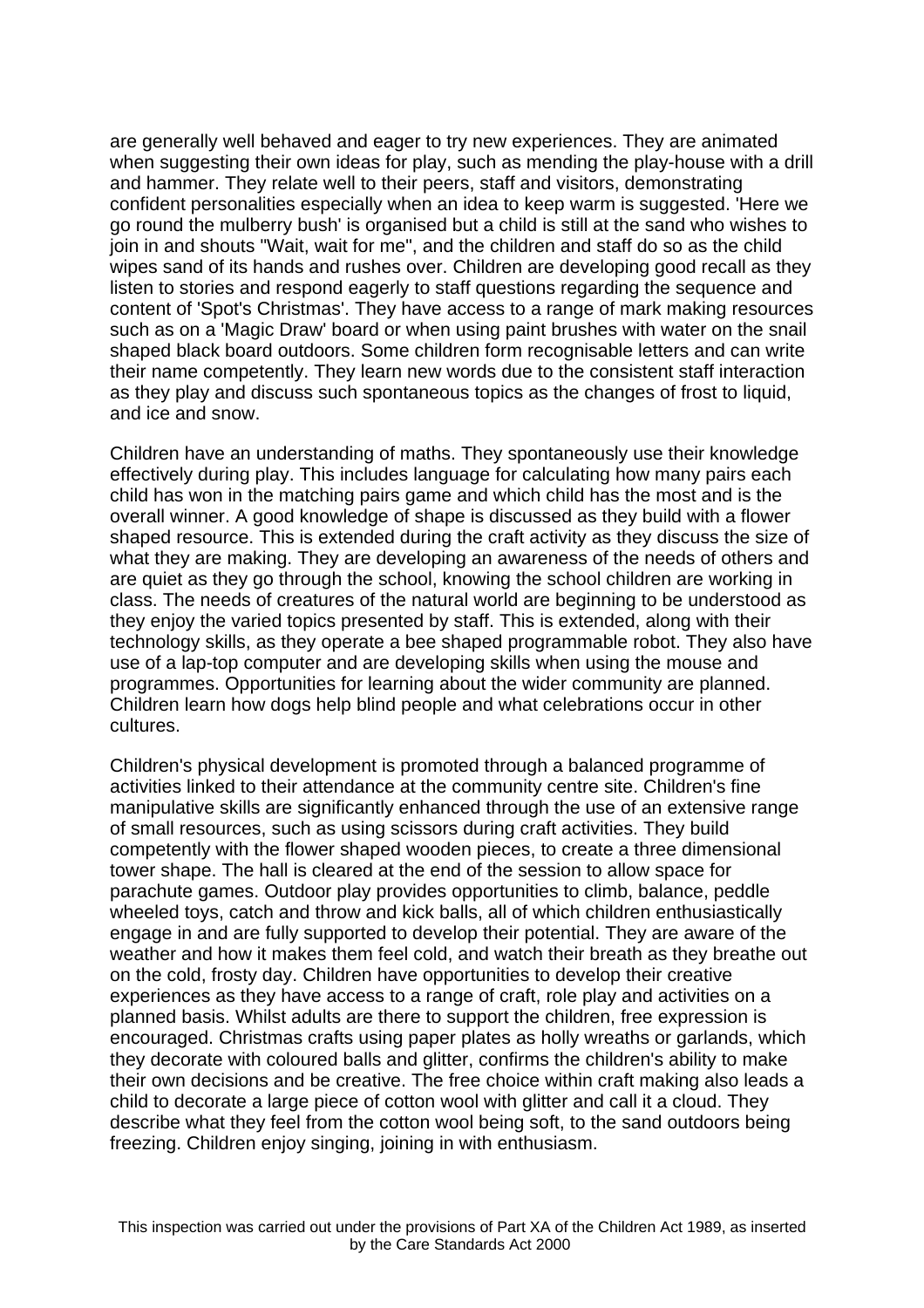# **Helping children make a positive contribution**

The provision is good.

Children are welcomed and valued as the staff use discussion with parents, carers and outside agencies when necessary, to ensure individual requirements are met. Information sheets and 'all about me' documents produced by the setting requesting details from parents, ensures a profile of the child is provided to assist in meeting their needs. Children are beginning to develop an understanding of how everyone positively contributes in society. Resources which promote and represent the wider community are available through books, dolls, play food, on puzzles and the staff use craft work to further develop the children's awareness. Equality of opportunity is promoted effectively through the use of a range of resources. Activities are adapted appropriately and children's specific needs are very well considered.

Children develop a strong sense of independence and self-worth as they are encouraged to share, take turns and follow rules as they progress through the developmental stages. They settle very well as they attend for visits with their parents at the community centre site and the session at the school is an extension of the funded education they receive. It is a positive step towards attending the school full-time, which many children will do, and they are confident in the building. Children are beginning to understand the reasons for the rules about tidying up, being quiet and not making too much noise during outdoor play, as the school children are working. They respond to the firm reminders and consistent expectations of the staff to play harmoniously together and be careful on the stage when playing in the role play house. The use of praise, encouragement and good manners contributes effectively to the children being confident in the setting and the development of a sense of belonging to a wider family group. Children's spiritual, moral, social and cultural development is fostered.

Partnership with parents is good. Parents receive a brochure of information about the services provided and how their child will be cared for. A comprehensive portfolio of policies and procedures is available. Information regarding activities the children have been engaged in is provided verbally and documents formally shared at the end of each term, but can be viewed at any time on request. Parents are invited to include a written response on the 'next steps' and 'moving on' documents produced by staff each term. The ongoing sharing of information ensures any changes to children's circumstances can be addressed immediately. There is a written complaints policy and whilst currently there is no notice board the information poster about the regulator and certificate of registration are displayed on the table. Parents have the opportunity to join the committee to manage the nursery and attend sessions to further engage in their child's learning.

# **Organisation**

The organisation is good.

Children are in the care of qualified or experienced staff who support them well to ensure they are happy and settled in the nursery. This is further promoted by the continuity of care provided by the same members of staff from the community centre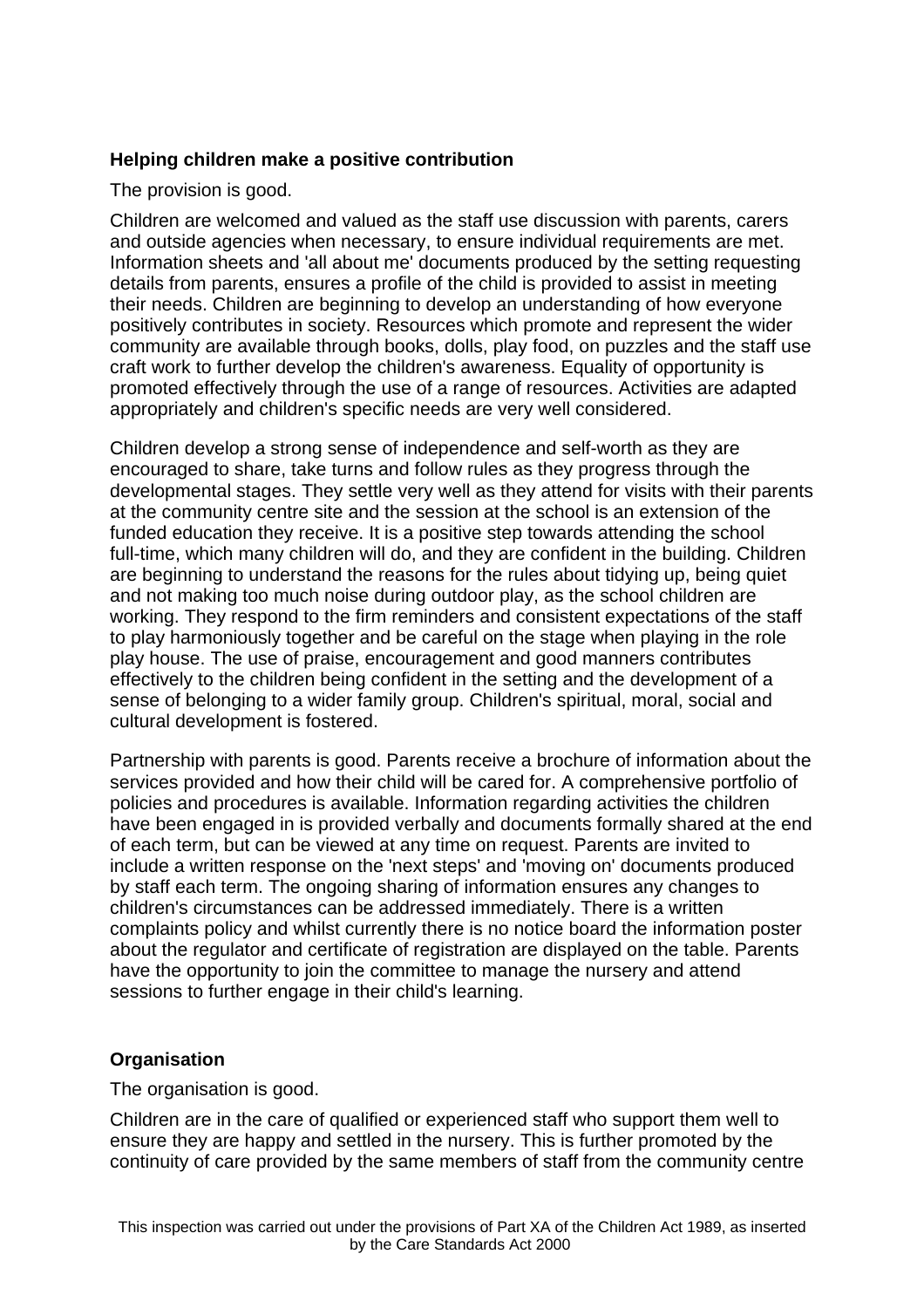nursery and the children being allocated to a key-worker. There is regular support for the committee and staff team from the local authority. The committee promote the attendance of training by staff. Children benefit considerably from the training which the staff attend and the sharing of new knowledge during staff meetings. Overall the range of children's needs are met.

The committee and staff meet regularly, with staff holding planning meetings every four weeks. Planning is shared with ideas from the whole staff group being included. Responsibilities are shared and contribute to the pleasant atmosphere, created by the staff team, in which the children learn and play. The committee and staff are aware in the one session at the school a full range of activities cannot be provided. These are provided during sessions at the community centre or for those children who have funded sessions with the two nursery staff who are accredited childminders. However, the organisation to operate the session is exemplary. Detailed planning of activities and required resources ensures children's time in the nursery is worthwhile and challenging. The resources are transported to the site each week on trolleys and set up on the morning of the session before children arrive. The leadership and management of the nursery is good.

The welfare care and learning of the children is generally promoted through the maintenance of records, policies and procedures which are required for the efficient and safe management of the provision. However, some require updating to include current regulations, further development of children's progress records or minor adjustment to the register and accident records. An assurance that the confidentiality policy is followed at all times is required.

#### **Improvements since the last inspection**

Not applicable.

# **Complaints since the last inspection**

There are no complaints to report since registration.

The provider is required to keep a record of complaints made by parents, which they can see on request. The complaints record may contain complaints other than those made to Ofsted.

# **THE QUALITY AND STANDARDS OF THE CARE AND NURSERY EDUCATION**

On the basis of the evidence collected on this inspection:

The quality and standards of the care are good. The registered person meets the National Standards for under 8s day care and childminding.

The quality and standards of the nursery education are good.